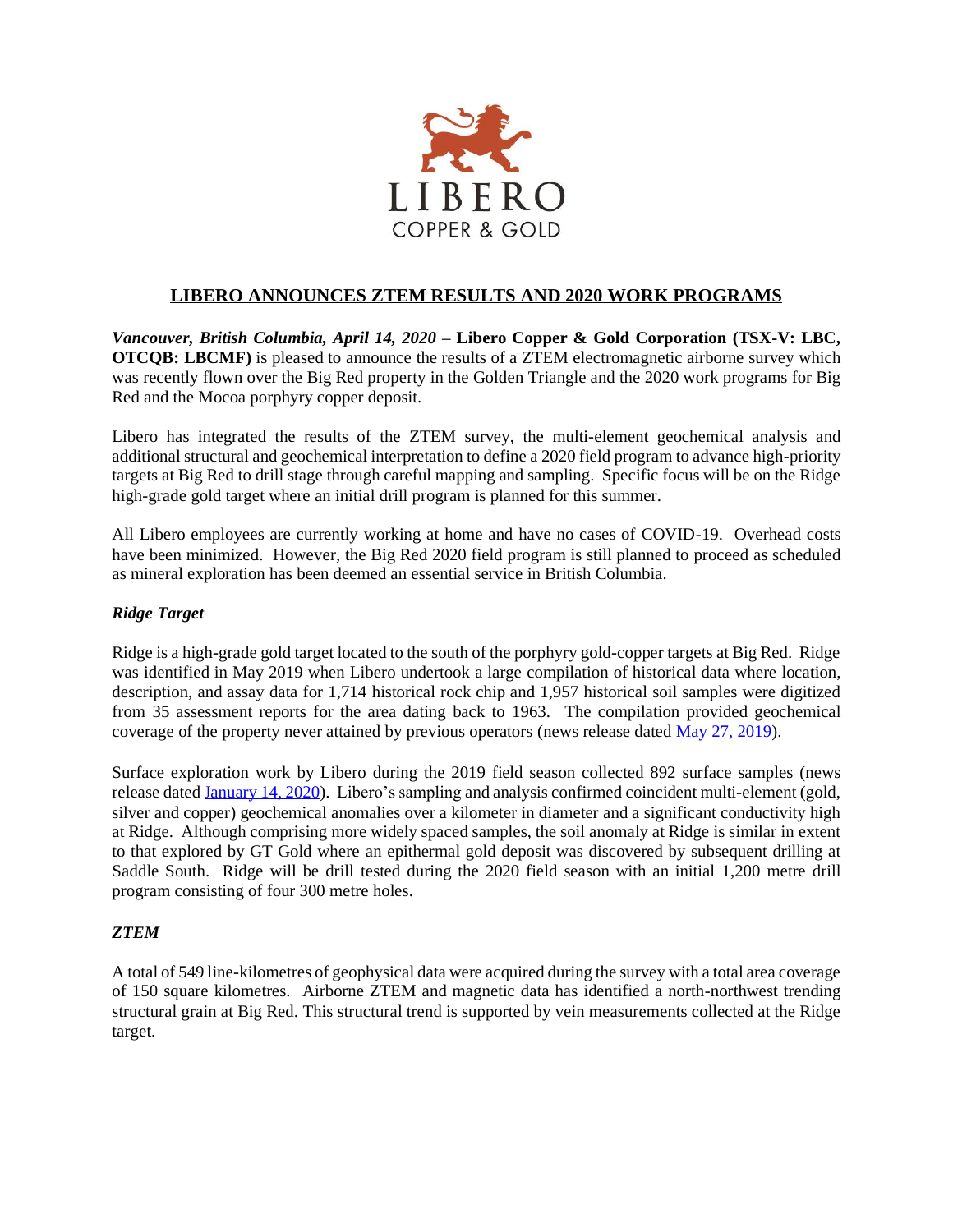intrusive bodies in the west. However, the area has received minimal exploration to date and represent additional targets for surface mapping and sampling in addition to the 19 multi-element anomalies identified on the project to date.

The host stratigraphy to the Limpoke Pluton, the Stuhini Group, displays several distinct geophysical signatures. A halo of conductive Stuhini Group rocks wraps around the Limpoke Pluton at distances ranging from 300 to 1,500 metres may define a contact aureole or may be lithological in origin. The conductivity high is best developed in Stuhini Group rocks to the south underlying the Ridge and Ridge East targets. Additionally, a shallow conductive body in the Stuhini Group carbonates south of Ridge represents a newly identified skarn target that will be followed up in the 2020 field program.

## *Mocoa Update*

Mocoa is a 100% owned porphyry copper deposit in Colombia. Libero has received confirmation from the Colombian government that there is no indigenous presence within Mocoa's area of influence. As a result, Libero does not have to go through the previous consultation process prior to drilling.

An initial 13-hole, 8,500 metre drill program is planned for Mocoa. The objectives of the program are to test east and west lateral extensions of the drill delineated mineralization, down-plunge continuation of the deeper, higher grade zone and an adjacent copper in soils geochemical anomaly. The copper geochemical anomaly is located 500 metres to the east with a similar scale and grade as the anomaly at the Mocoa deposit. Se[e Map.](http://liberocopper.com/projects/mocoa/maps/)

## *About the Big Red Porphyry Gold-Copper Property*

Big Red comprises 20 contiguous claims totalling 26,000 hectares in northwestern British Colombia, 45 kilometres southwest of Telegraph Creek along the Glenora Road. Big Red lies within the Golden Triangle 70 kilometres north of Galore Creek and 100 kilometres west of Red Chris.

The Golden Triangle is a geological province of prodigious gold and copper mineralisation and host to some of Canada's most famous mines, including Premier, Red Chris, Snip, Brucejack and Eskay Creek. Within the Golden Triangle porphyry copper and gold, epithermal gold and silver and volcanogenic massive sulfide styles of mineralisation have all been recognised. At Big Red all three of these styles exist, indicating that a large mineralised system has been preserved from erosion. The primary porphyry goldcopper targets are peripheral to a distinct large magnetic-high feature and coincide with a radiometric potassium anomaly, copper, gold, silver and molybdenum anomalies and a mapped Jurassic aged porphyry intrusion. Please see Libero's [flickr](https://www.flickr.com/photos/150654141@N07/albums) site for photographs.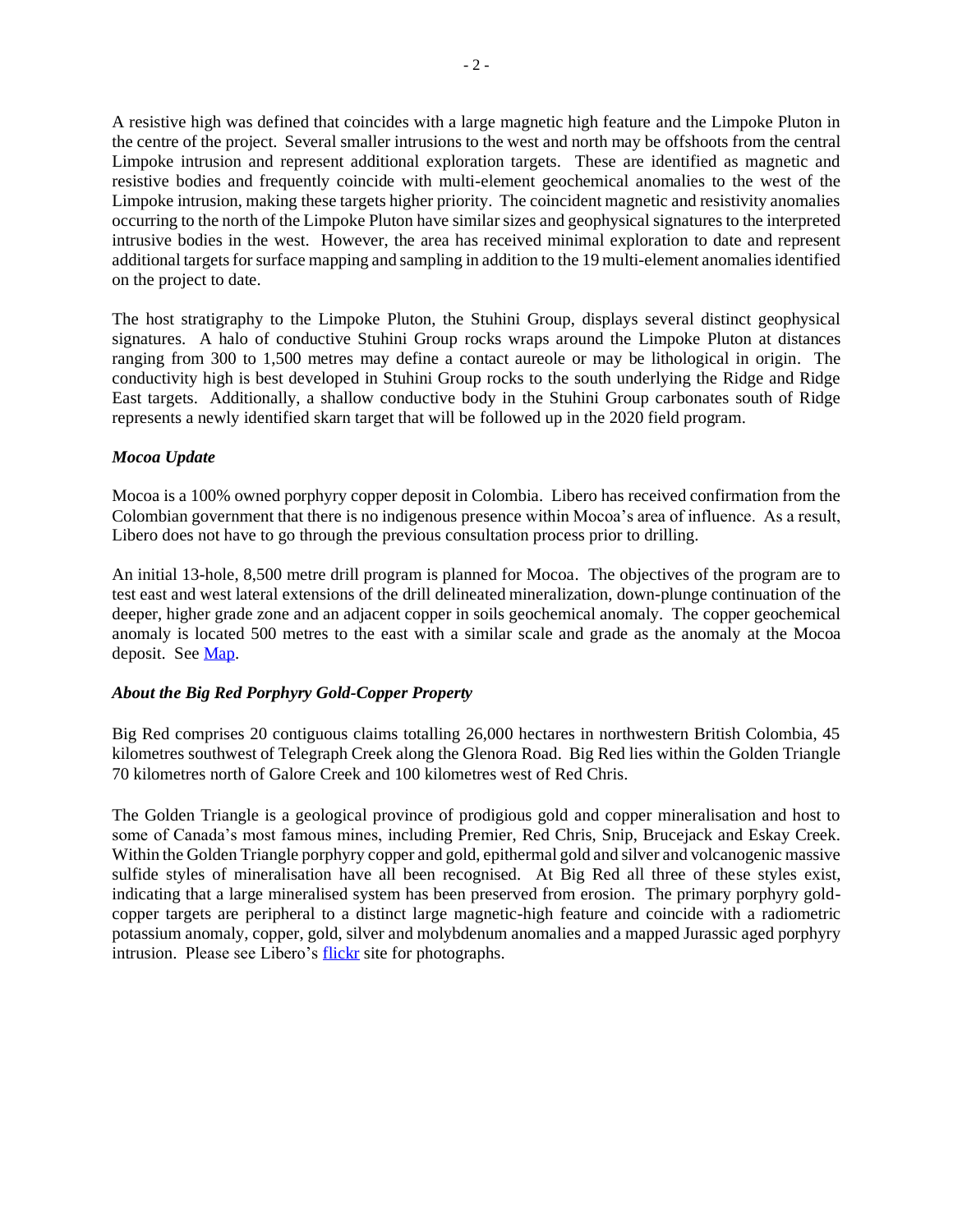#### *About the Mocoa Porphyry Copper-Molybdenum Deposit*

The Mocoa porphyry copper-molybdenum deposit is located in southern Colombia 10 kilometres from the town of Mocoa. Between 1978 and 1983, an exploration program was carried out that consisted of geological mapping, surface sampling, ground geophysics (IP, magnetics), 31 diamond drill holes totaling 18,321 metres, and preliminary metallurgical testwork (both copper and molybdenum concentrates were clean with no deleterious elements) which cumulated in a historic pre-feasibility study. B2Gold subsequently executed successful diamond drill programs of 6,891 metres in twelve holes in 2008 and 2012.

The Mocoa deposit is situated in the Eastern Cordillera of Colombia, a 30-kilometre-wide tectonic belt underlain by volcano-sedimentary, sedimentary and intrusive rocks that range in age from Triassic-Jurassic to Quaternary. Copper-molybdenum mineralization is associated with a dacite porphyry intrusion of Middle Jurassic age emplaced into andesitic and dacitic volcanics. The Mocoa porphyry system exhibits a classical zonal pattern of hydrothermal alteration and mineralization, with a deeper central core of potassic alteration overlain by sericitization and surrounded by propylitization. Mineralization consists of disseminated chalcopyrite, molybdenite and local bornite associated with multiphase veins, stockworks and hydrothermal breccias. The Mocoa deposit forms a continuous zone of copper and molybdenum mineralization over an area measuring approximately 1.2 kilometres east-west by 1.4 kilometres northsouth. High-grade copper-molybdenum mineralization continues to depths in excess of 1,000 metres. The Mocoa deposit contains an in-pit inferred resource at a cut-off of 0.25% copper equivalent of 636 million tonnes of 0.45% copper equivalent including 4.6 billion pounds of copper and 511 million pounds of molybdenum with a strip ratio of 0.26:1 and is open to expansion.

## *About Libero Copper & Gold*

Libero holds a collection of porphyry deposits throughout the Americas in prolific but stable jurisdictions. The portfolio includes both exploration properties such as Big Red, a new gold discovery in the Golden Triangle, Canada, and high-quality deposits with significant resources but without any fatal flaws or significant holding costs. The Tomichi deposit in the United States and the Mocoa deposit in Colombia, both contain large inferred mineral resources. In total, the Mocoa and Tomichi properties contain 7.9 billion pounds of copper and 1.1 billion pounds of molybdenum. These assets are being advanced by a highly disciplined and seasoned professional team with successful track records of discovery, resource development, and permitting in the Americas.

#### *Additional Information*

Ian Slater Chief Executive Officer +1 604 638 2545 [info@liberocopper.com](mailto:info@liberocopper.com)  [liberocopper.com](file:///C:/Users/leohathaway/Downloads/www.liberocopper.com)